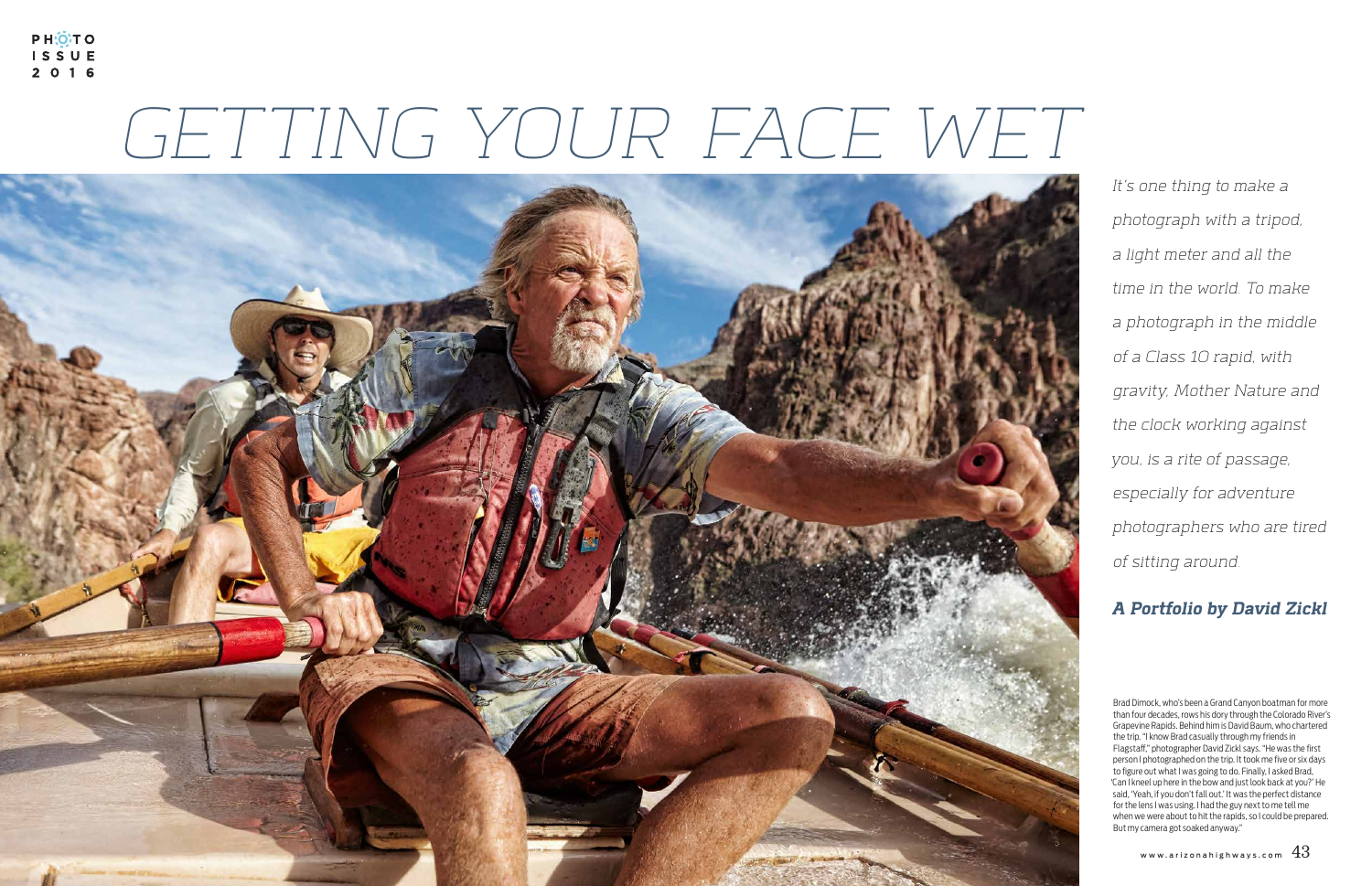LEFT: Jay Healy navigates Lava Falls Rapids in an 18-foot raft. "Jay is just a big, lovable teddy bear," Zickl says. "He keeps people entertained. He's a great storyteller — not so much about the Canyon, just about life in general. He's a big, strong guy, so going through Lava, he just powered through it. I think the photo kind of illustrates that. When we hit the big waves at the end of Lava, the whole raft went underwater, then popped up. This picture was right before that."

ABOVE: David "Stinny" Stinson smiles after rowing an 18-foot raft through Upset Rapids. "Stinny is a consummate professional," Zickl says. "He's what's called the head cook. When you're the head cook, you're not actually cooking anything, but you're responsible for all the food. He's very organized and meticulous."

ABOUT THIS PORTFOLIO: David Zickl made these four photographs on an Arizona Raft Adventures trip through the Grand Canyon in 2015. Zickl was serving as a cook on the expedition, and it was his fourth journey down the Colorado River, but his first on a rowing trip. "I wasn't prepared for the water," says Zickl, who specializes in portrait photography. "I just had my camera. At one point, a huge wave came down over the top of the boat. Everything got soaked, and my camera stopped working. When we stopped for lunch, I took the memory card and batteries out and dried the camera out, and it started working again." That happened a few more times on the trip, and eventually, the Canon EOS 5D Mark II died for good — thankfully, not before Zickl made these images. "Now, I've got a housing for my camera," says Zickl, who headed back to the river in July to do some more shooting. "All four of these guides have a great deal of respect for both the river and the Canyon," he adds. "They're in tune with the flow of the river."